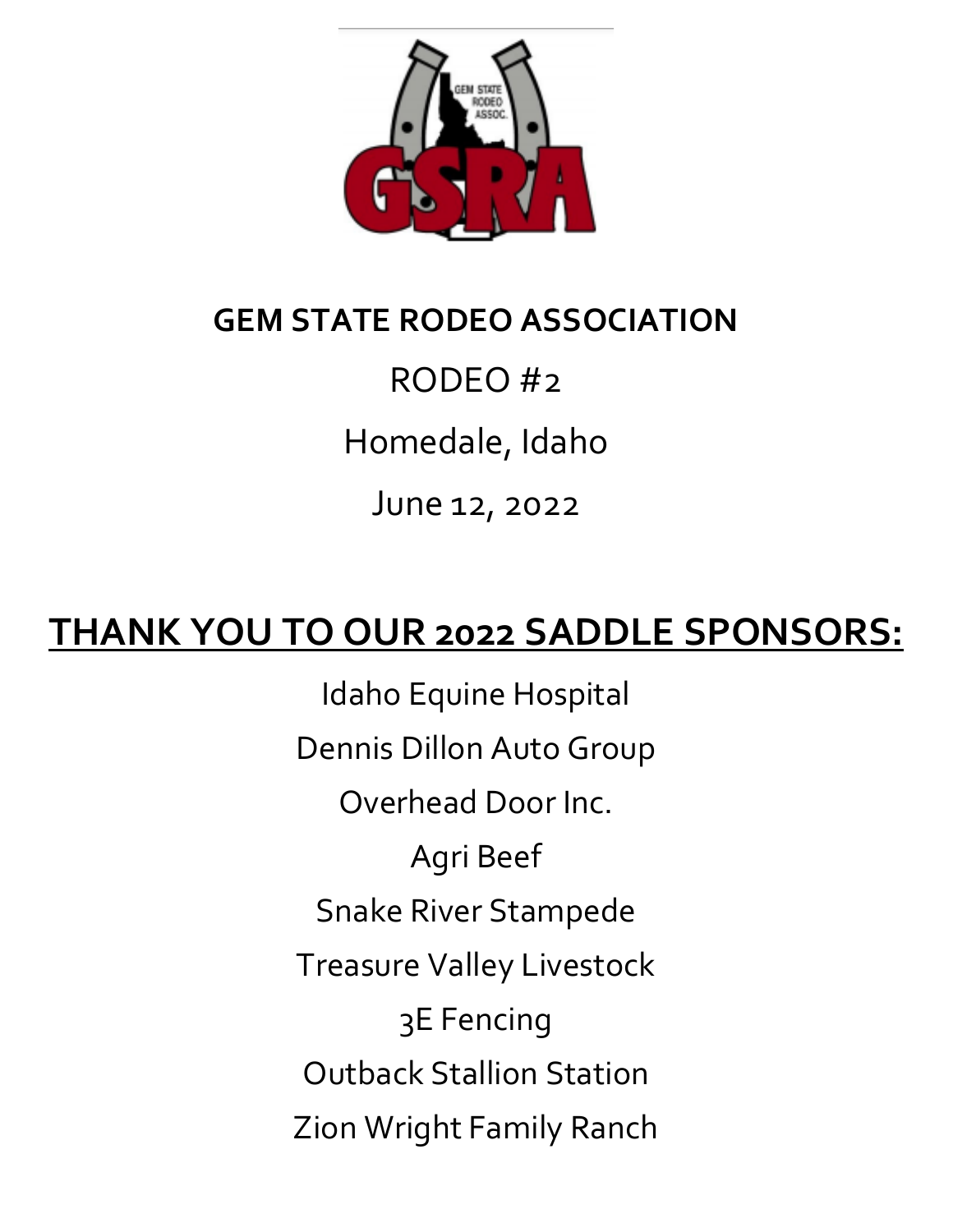### BANNER SPONSORS:

Overhead Door Inc. Guild Mortgage Riverbend Ranch Ryan Readmond Trucking & Hay Sales Air Now Heating and Cooling Premier Aggregates RC Bean Saddlery Nauman Beef R & R Construction and Excavation Hopper Electric CC Painting

### Reserve All-Around Buckle:

Alliance Title Sewell Ranch Shay and Christi Swan



*If you are interested in becoming a sponsor, please contact Shelli Scrivner or visit our website at gemstaterodeo.com for sponsorship information.*

### Jacket Sponsors

Mikowski Real Estate Salt Creek Industries LLC Spring Valley Livestock Vale Vet Clinic Tipton Family Petterson Dairy Rusty Star Ranch Spectra Productions Inc The Mattesons Owyhee Auto Supply, Inc. "Crazy Old Grandpa" Steele Realty First American Title Justin and Tina Burdick Nau Family Trust G & S Excavation Marta Stoddart Dirk and Tami Cornell The Dobie Farm Beaver Farms Josh and Lexi Mackenzie EK Adjusting, LLC Tumwater Wealth Management Triple T Productions EM Construction The Curb Cowboy Bucks Saloon & Steakhouse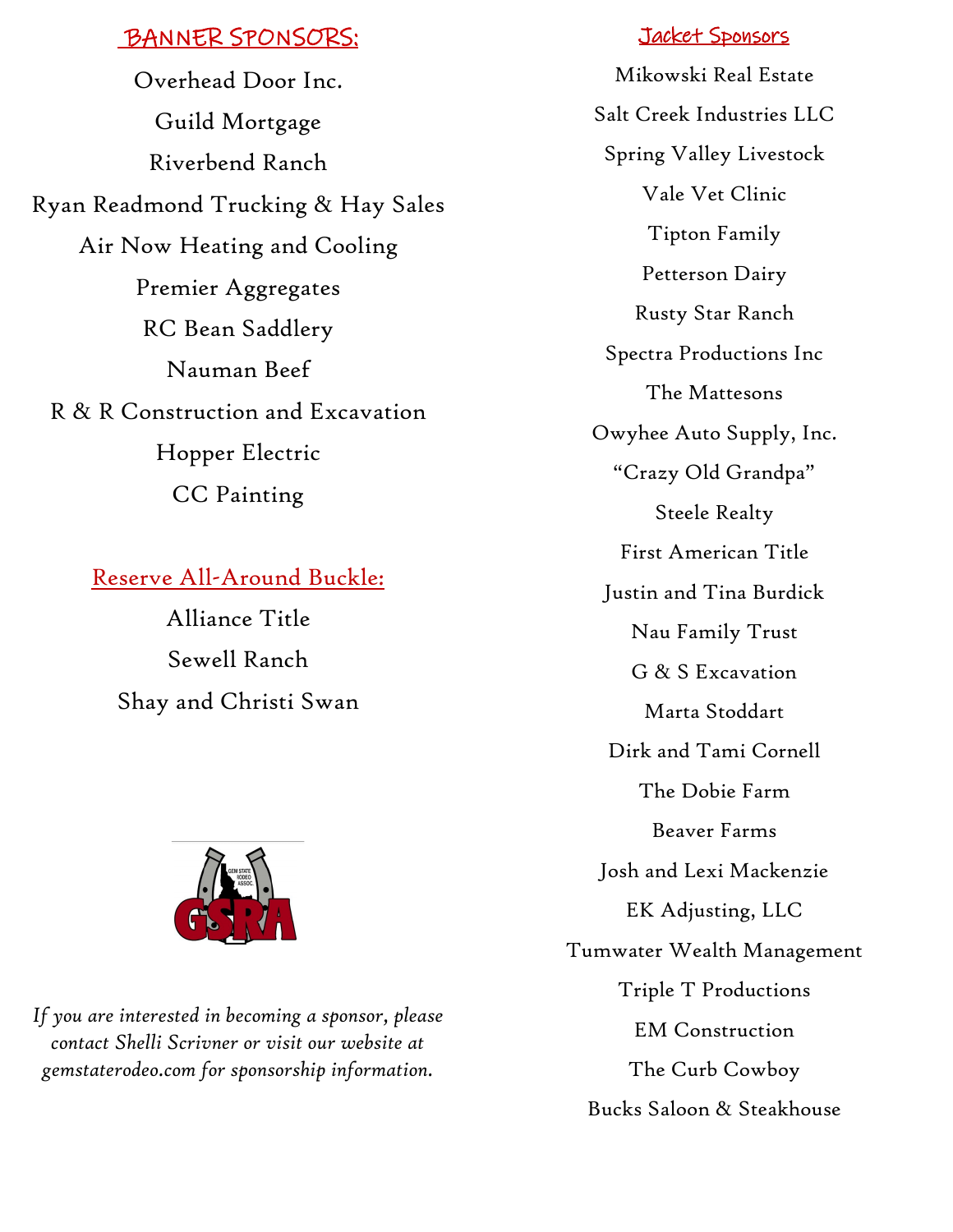#### Event Buckle/Award Sponsor

Colwell Ranches Whiskey Bent Inc. Jim Pike Co. Linda Dufurrena Photography Abbott Home Inspections 44 Livestock and Pet Supply Joslin Custom Meat Bar Y Mfg Burks Tractor Ireland Ranch Keaton Phillips Broken Horn Livestock Overtime Arena Crooked 8 Events Pioneer Title Wasted Talent Fencing Legacy Cordwood Coolombe Family Grace Robinson Horsemanship Danielle Jennings – Keller Williams Dentingers Feed and Seed Randy and Cathy Noble Chris and Sarra Kimmel Max and Alita Svaty Ripley Doorn and Company PLCC Reyco Systems, INC NC Tile Wild River Java Tex Sutfin Horseshoeing Idaho First Bank

#### **Other Donations:**

Indian Creek Veterinary Hospital ESI Construction Simplot Carson Trucking Mark and Karen Stark Randy Bengard Reynolds Creek Calf Ranch K4 Services Les Schwab Tire Center Jared Gebauer M.L. Clark and Co. Vail-Brill Family Sherpa Transport Farm Bureau Insurance Rhett and Kelly Hemphill Highponte Properties, LLC Rugged Cross Ranch Ridgewood Cattle Happy Teriyaki LCR Farms Linda Roberts Aaron Marts Construction EK Adjusting, LLC Steve and Gene Yundt Optimum Idaho, LLC Debbie Marshall Shwartz Equipment Repair Idaho Pediatric Dentistry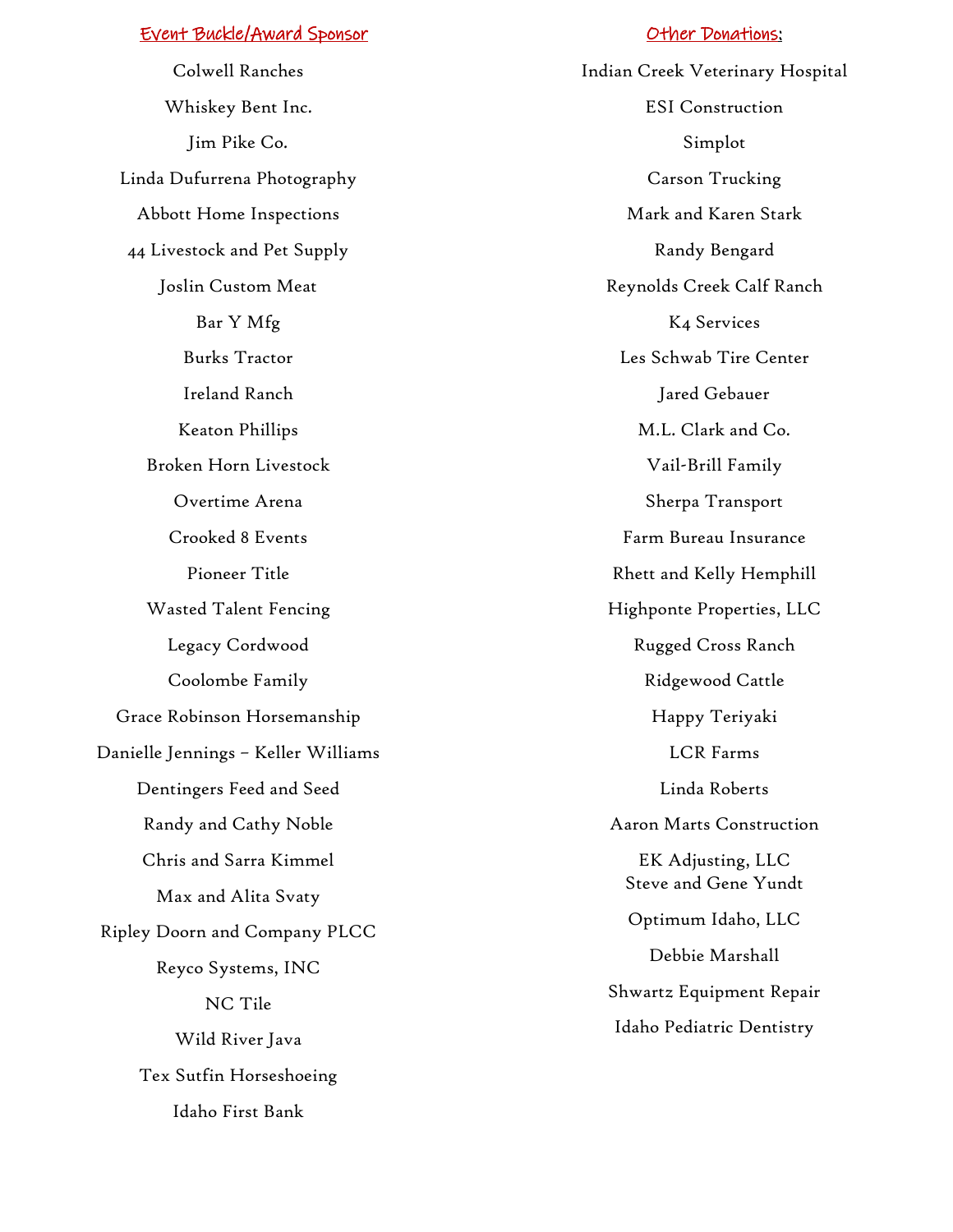

| <b>MM BOYS DUMMY ROPE</b> |                                             |                                   |   | <b>JR BOYS STEER RIDING</b> |                           |  |
|---------------------------|---------------------------------------------|-----------------------------------|---|-----------------------------|---------------------------|--|
|                           | <b>Contestant</b>                           | <b>City</b>                       |   | <b>Contestant</b>           | City                      |  |
| 1.                        | <b>HARDY WRIGHT</b>                         | JORDAN VALLEY, OR                 |   | 2 STETSON MACKENZIE         | JORDAN VALLEY, OR         |  |
| 2                         | ROYCE NOBLE                                 | KUNA, ID                          | 3 | <b>WILLY JEPSEN</b>         | WEISER, ID                |  |
| 3                         | <b>CORD BURLILE</b>                         |                                   | 4 | <b>COLT CROCKETT</b>        | DONNELLY, ID              |  |
| 4                         | BLAZE WRIGHT                                | MILFORD, UT                       | 5 | <b>MATTHEW STODDART</b>     | JORDAN VALLEY, OR         |  |
| 5.                        | <b>KLAY LEQUERICA</b>                       | AROCK, OR                         | 6 | <b>HUNTER METCALF</b>       | MELBA, ID                 |  |
| 6                         | <b>REESE CARSON</b>                         | JORDAN VALLEY, OR                 | 7 | <b>CASE CROCKETT</b>        | DONNELLY, ID              |  |
|                           | <b>SMOKEY SPRAGUE</b>                       | MARSING, ID                       | 8 | PORTER SWAN                 | HOMEDALE, ID              |  |
| 8                         | <b>RAYPH NOBLE</b>                          | KUNA, ID                          | 9 | <b>MANNIE MULRONY</b>       | WILDER, ID                |  |
| 9                         | <b>WAYLON SKOVGARD</b>                      | NAMPA, ID                         |   |                             |                           |  |
|                           | 10 RHETT KOZISEK                            | PARMA, ID                         |   |                             | <b>JR BOYS CALF TYING</b> |  |
|                           | 11 CHASE ESPINOZA                           | FRUITLAND, ID                     |   | <b>Contestant</b>           | <b>City</b>               |  |
|                           | 12 KLAYTEN NAUMAN                           | NEW PLYMOUTH, ID                  | 1 | <b>HAYDEN CORNELL</b>       | <b>BURNS, OR</b>          |  |
|                           | 13 RYDER IRELAND                            | MOUNTAIN HOME, ID                 | 2 | <b>STETSON MACKENZIE</b>    | JORDAN VALLEY, OR         |  |
|                           | 14 BUSTER DUFURRENA                         | JORDAN VALLEY, OR                 | 3 | <b>LUKE JENNINGS</b>        | CALDWELL, ID              |  |
|                           | <b>15 KELTON MACKENZIE</b>                  | JORDAN VALLEY, OR                 | 4 | <b>HUNTER METCALF</b>       | MELBA, ID                 |  |
|                           | <b>16 CADE FORNSTROM</b>                    | EAGLE, ID                         | 5 | <b>BLAYZE PAINTER</b>       | PAYETTE, ID               |  |
|                           | 17 JAXON BRUCE                              | JORDAN VALLEY, OR                 | 6 | PORTER SWAN                 | HOMEDALE, ID              |  |
|                           | 18 KASH MACKENZIE                           | HOMEDALE, ID                      | 7 | <b>MANNIE MULRONY</b>       | WILDER, ID                |  |
|                           |                                             |                                   | 8 | <b>KARSON JANSSEN</b>       | WEISER, ID                |  |
|                           |                                             | <b>MM GIRLS DUMMY ROPE</b>        | 9 | <b>WILLY JEPSEN</b>         | WEISER, ID                |  |
|                           | <b>Contestant</b>                           | City                              |   | 10 KREECE POWELL            | MARSING, ID               |  |
| 1.                        | KINLEE NAUMAN<br>KINSEY FORNSTROM           | NEW PLYMOUTH, ID<br>EAGLE, ID     |   | 11 TY COBB                  | WEISER, ID                |  |
| 2<br>3.                   | <b>MYLEE MACEDO</b>                         | LOVELOCK, NV                      |   |                             | <b>SR GIRLS BARRELS</b>   |  |
|                           | <b>ALLISON WHITE</b>                        | HOMEDALE, ID                      |   | <b>Contestant</b>           | <b>City</b>               |  |
| 5.                        | <b>JETTA STEELE</b>                         | VALE, OR                          |   | <b>ELLIE MILLER</b>         | HOMEDALE, ID              |  |
| 6                         | <b>KATE WELDON</b>                          | <b>GREENLEAF, ID</b>              | 2 | <b>PAYTON SIEBKE</b>        | KUNA, ID                  |  |
| 7                         | <b>CADEE CARSON</b>                         | JORDAN VALLEY, O                  | 3 | MCKENZIE CROCKETT           | DONNELLY, ID              |  |
|                           | 8 REMI ESTEP                                | PARMA, ID                         | 4 | <b>CASSIDY CROCKETT</b>     | DONNELLY, ID              |  |
|                           |                                             |                                   | 5 | <b>GRACIE HEMPHILL</b>      | EMMETT, ID                |  |
|                           |                                             | <b>PW BOYS CALF RIDING</b>        | 6 | AYLSSA NIECKO               | BOISE, ID                 |  |
|                           | <b>Contestant</b>                           | City                              | 7 | <b>SHANNA ROBINSON</b>      | CALDWELL, ID              |  |
|                           | 1 KIPTYN DUERR                              | PAYETTE, ID                       |   | 8 KATIE STODDART            | JORDAN VALLEY, OR         |  |
|                           | 2 ACE WRIGHT                                | MILFORD, UT                       |   |                             | <b>JR GIRLS BARRELS</b>   |  |
| 3.                        | <b>CLANCY CLEMENS</b>                       | HOMEDALE, ID                      |   | <b>Contestant</b>           | City                      |  |
| 4                         | <b>COOPER RHEUBY</b>                        | HOMEDALE, ID                      |   | JALEE MAESTREJUAN           | JORDAN VALLEY, OR         |  |
| 5.                        | <b>MYLES MACEDO</b>                         | LOVELOCK, NV                      | 2 | <b>KALE DUERR</b>           | PAYETTE, ID               |  |
| 6.                        | <b>KOEN CLAUSEN</b><br><b>WHITLOCK SWAN</b> | MELBA, ID                         | 3 | <b>ABILENE JOSLIN</b>       | CALDWELL, ID              |  |
| 7<br>8                    | <b>COLBY CARSON</b>                         | HOMEDALE, ID<br>JORDAN VALLEY, OR | 4 | <b>CLARA SEIDERS</b>        | ADRIAN, OR                |  |
|                           | 9 REESE CARSON                              | JORDAN VALLEY, OR                 | 5 | <b>BAILEY ROBINSON</b>      | CALDWELL, ID              |  |
|                           | 10 BLAZE WRIGHT                             | MILFORD, UT                       | 6 | <b>WHITLEE BURCH</b>        | CALDWELL, ID              |  |
|                           | 11 CASE CROCKETT                            | DONNELLY, ID                      | 7 | SHILOH TIPTON               | MIDDLETON, ID             |  |
|                           | 12 KELTON MACKENZIE                         | JORDAN VALLEY, OR                 | 8 | PRESLEY SEAL                | CALDWELL, ID              |  |
|                           | 13 BLAYZE PAINTER                           | PAYETTE, ID                       | 9 | <b>JOSIE JET WARRICK</b>    | EMMETT, ID                |  |
|                           | 14 TRIPP ODIAGA                             | MIDDLETON, ID                     |   | 10 MESA MACKENZIE           | JORDAN VALLEY, OR         |  |
|                           | 15 DENTON SCRIVNER                          | NEW PLYMOUTH, ID                  |   |                             | <b>PW GIRLS BARRELS</b>   |  |
|                           |                                             | <b>JR BOYS STEER RIDING</b>       |   | <b>Contestant</b>           | City                      |  |
|                           | <b>Contestant</b>                           | City                              |   | 1 EMMA JO SCRIVNER          | NEW PLYMOUTH, ID          |  |
|                           | 1 ROZIN MASON                               | WEISER, ID                        | 2 | <b>MARKIE MCLEOD-LEE</b>    | MARSING, ID               |  |
|                           |                                             |                                   | 3 | <b>JAYNE YOUTSEY</b>        |                           |  |
|                           |                                             |                                   |   |                             |                           |  |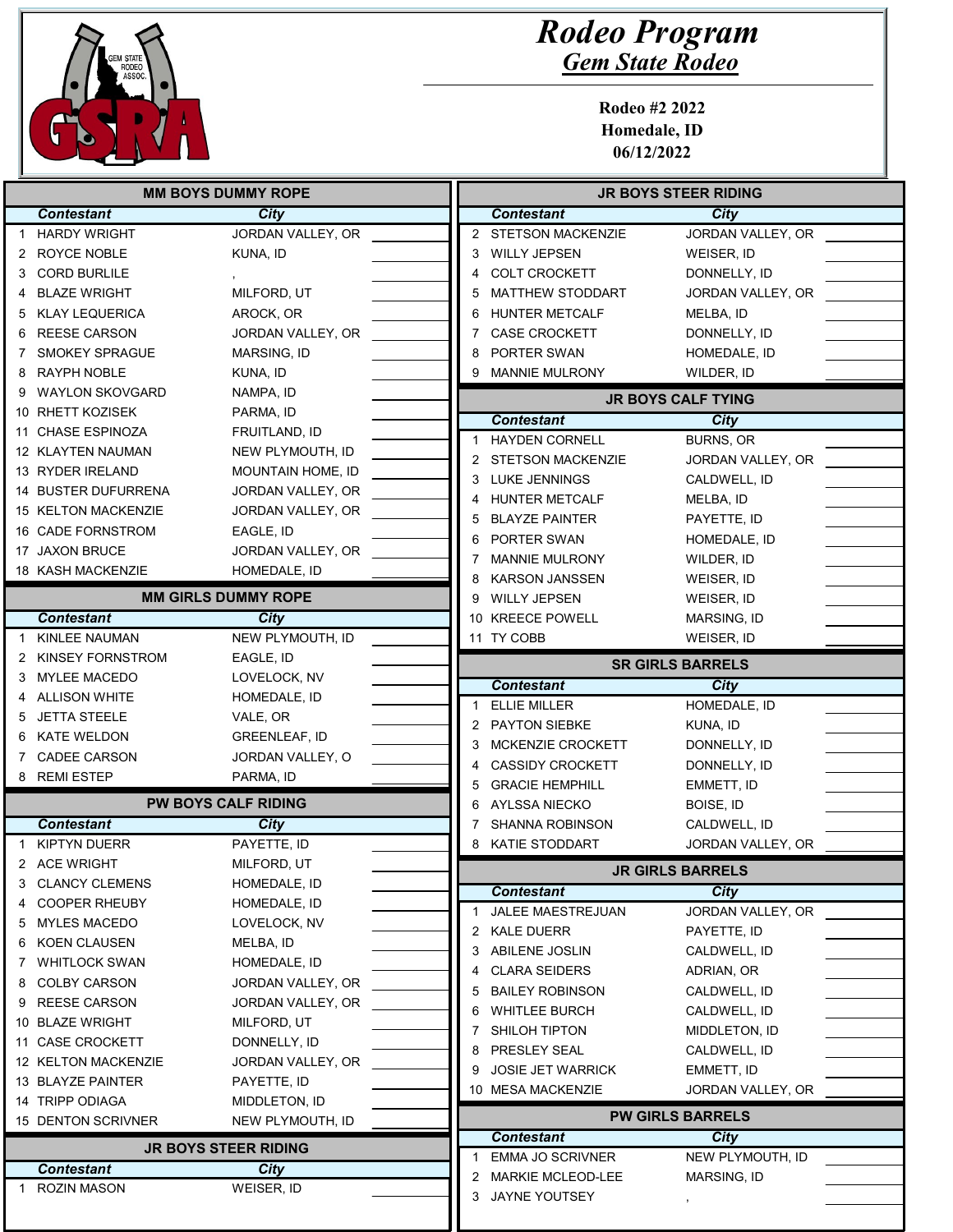

| <b>PW GIRLS BARRELS</b> |                                  |                           |   | <b>PW BOYS FLAGS</b>             |                            |  |
|-------------------------|----------------------------------|---------------------------|---|----------------------------------|----------------------------|--|
|                         | <b>Contestant</b>                | City                      |   | <b>Contestant</b>                | City                       |  |
|                         | 4 BRADEE BLU SWAN                | HOMEDALE, ID              |   | <b>14 DENTON SCRIVNER</b>        | NEW PLYMOUTH, ID           |  |
| 5.                      | <b>COLLINS MULRONY</b>           | WILDER, ID                |   | 15 COLBY CARSON                  | JORDAN VALLEY, OR          |  |
| 6                       | <b>CAMBREE WARD</b>              | MERIDIAN, ID              |   | 16 COOPER RHEUBY                 | HOMEDALE, ID               |  |
| 7                       | <b>CARLEE MACKENZIE</b>          | JORDAN VALLEY, OR         |   | 17 ELI JENNINGS                  | CALDWELL, ID               |  |
| 8                       | <b>EMBER SWAIN</b>               | DONNELLY, ID              |   | 18 CASH MILLER                   | HOMEDALE, ID               |  |
| 9                       | <b>OAKLEY MACKENZIE</b>          | HOMEDALE, ID              |   | 19 HUDSON CHRISTENSEN            | NAMPA, ID                  |  |
|                         | 10 ANZLEY NELSON                 | MELBA, ID                 |   |                                  | <b>MM BOYS FLAGS</b>       |  |
|                         | 11 JORDAN WILLIAMSON             | HOMEDALE, ID              |   | <b>Contestant</b>                | <b>City</b>                |  |
|                         | 12 AVERY PAINTER                 | PAYETTE, ID               |   | <b>CORD BURLILE</b><br>1         |                            |  |
|                         | 13 SHANE BEAVER                  | WILDER, ID                |   | <b>CADE FORNSTROM</b><br>2       | EAGLE, ID                  |  |
|                         | <b>14 QUINCY DUFURRENA</b>       | JORDAN VALLEY, OR         |   | <b>CHASE ESPINOZA</b><br>3       | FRUITLAND, ID              |  |
|                         | 15 RYELIN NOBLE                  | KUNA, ID                  | 4 | <b>WAYLON SKOVGARD</b>           | NAMPA, ID                  |  |
|                         | 16 SHANEY MARTS                  | ADRIAN, OR                | 5 | <b>RYDER IRELAND</b>             | MOUNTAIN HOME, ID          |  |
|                         | 17 REMMY JO ROGERS               | <b>BAKER CITY, OR</b>     | 6 | <b>KELTON MACKENZIE</b>          | JORDAN VALLEY, OR          |  |
|                         | 18 HALLIE JO RHOADES             | MELBA, ID                 | 7 | <b>BLAZE WRIGHT</b>              | MILFORD, UT                |  |
|                         | 19 LETTIE POWELL                 | MARSING, ID               | 8 | <b>HARDY WRIGHT</b>              | JORDAN VALLEY, OR          |  |
|                         | 20 MACEY WELDON                  | <b>GREENLEAF, ID</b>      | 9 | <b>KASH MACKENZIE</b>            | HOMEDALE, ID               |  |
|                         | 21 DENI MAESTREJUAN              | JORDAN VALLEY, OR         |   | 10 RHETT KOZISEK                 | PARMA, ID                  |  |
|                         | 22 RHENLEE NOBLE                 | KUNA, ID                  |   | <b>REESE CARSON</b><br>11        | JORDAN VALLEY, OR          |  |
|                         | 23 BRYER METCALF                 | MELBA, ID                 |   | 12 JAXON BRUCE                   | JORDAN VALLEY, OR          |  |
|                         |                                  | <b>MM GIRLS BARRELS</b>   |   | 13 KLAY LEQUERICA                | AROCK, OR                  |  |
|                         | <b>Contestant</b>                | City                      |   | 14 BUSTER DUFURRENA              | JORDAN VALLEY, OR          |  |
| 1                       | <b>CADEE CARSON</b>              | JORDAN VALLEY, O          |   | 15 KLAYTEN NAUMAN                | NEW PLYMOUTH, ID           |  |
| 2                       | <b>KALI LARSEN</b>               | PAYETTE, ID               |   |                                  | KUNA, ID                   |  |
|                         |                                  |                           |   |                                  |                            |  |
| 3                       | <b>BRINLEY WARD</b>              | MERIDIAN, ID              |   | 16 ROYCE NOBLE                   |                            |  |
|                         | KINSEY FORNSTROM                 | EAGLE, ID                 |   |                                  | <b>SR BOYS CALF ROPING</b> |  |
| 5.                      | <b>EVA NIECKO</b>                | BOISE, ID                 |   | <b>Contestant</b>                | <b>City</b>                |  |
| 6                       | <b>REMI ESTEP</b>                | PARMA, ID                 |   | <b>CHASE COOPER</b><br>1         | HOMEDALE, ID               |  |
| 7                       | KINLEE NAUMAN                    | NEW PLYMOUTH, ID          |   | <b>HUNTER METCALF</b><br>2       | MELBA, ID                  |  |
| 8                       | <b>KATE WELDON</b>               | <b>GREENLEAF, ID</b>      |   | KALE CORNELL<br>3                | <b>BURNS, OR</b>           |  |
| 9                       | <b>OAKLEE CARLTON</b>            | MELBA, ID                 | 4 | LUKE JENNINGS                    | CALDWELL, ID               |  |
|                         | 10 MYLEE MACEDO                  | LOVELOCK, NV              |   | 5 WILLY JEPSEN                   | WEISER, ID                 |  |
|                         | 11 JETTA STEELE                  | VALE, OR                  |   |                                  | <b>SR GIRLS BREAKAWAY</b>  |  |
|                         | 12 ALLISON WHITE                 | HOMEDALE, ID              |   | <b>Contestant</b>                | City                       |  |
|                         |                                  |                           | 1 | MCKENZIE CROCKETT                | DONNELLY, ID               |  |
|                         |                                  | <b>PW BOYS FLAGS</b>      |   | KATIE STODDART<br>$\overline{2}$ | JORDAN VALLEY, OR          |  |
|                         | <b>Contestant</b>                | <b>City</b>               |   | <b>COURTNEY CONSER</b><br>3      | BOISE, ID                  |  |
|                         | 1 ACE WRIGHT                     | MILFORD, UT               |   | <b>GRACIE HEMPHILL</b><br>4      | EMMETT, ID                 |  |
|                         | 2 RYLE READMOND                  | CALDWELL, ID              |   | <b>CASSIDY CROCKETT</b><br>5     | DONNELLY, ID               |  |
|                         | 3 BRYSON SEAL<br>4 WHITLOCK SWAN | CALDWELL, ID              |   |                                  | <b>JR BOYS BREAKAWAY</b>   |  |
| 5.                      | KOEN CLAUSEN                     | HOMEDALE, ID<br>MELBA, ID |   | <b>Contestant</b>                | <b>City</b>                |  |
| 6.                      | LUCAS RHOADES                    | MELBA, ID                 |   | <b>BROGAN GEBAUER</b><br>1       | MARSING, ID                |  |
| 7.                      | <b>HOUSTON BRUCE</b>             | JORDAN VALLEY, OR         |   | <b>COLT CROCKETT</b><br>2        | DONNELLY, ID               |  |
| 8                       | <b>BLAYZE PAINTER</b>            | PAYETTE, ID               |   | MATTHEW STODDART<br>3            | JORDAN VALLEY, OR          |  |
| 9                       | <b>CLANCY CLEMENS</b>            | HOMEDALE, ID              | 4 | <b>MANNIE MULRONY</b>            | WILDER, ID                 |  |
|                         | 10 PACE BRUCE                    | JORDAN VALLEY, OR         |   | LUKE JENNINGS<br>5               | CALDWELL, ID               |  |
|                         | 11 CASE CROCKETT                 | DONNELLY, ID              |   | HUNTER METCALF<br>6              | MELBA, ID                  |  |
|                         | 12 LUKE CARLTON                  | MELBA, ID                 |   | WILLY JEPSEN<br>7                | WEISER, ID                 |  |
|                         | 13 MYLES MACEDO                  | LOVELOCK, NV              |   | <b>KREECE POWELL</b><br>8        | MARSING, ID                |  |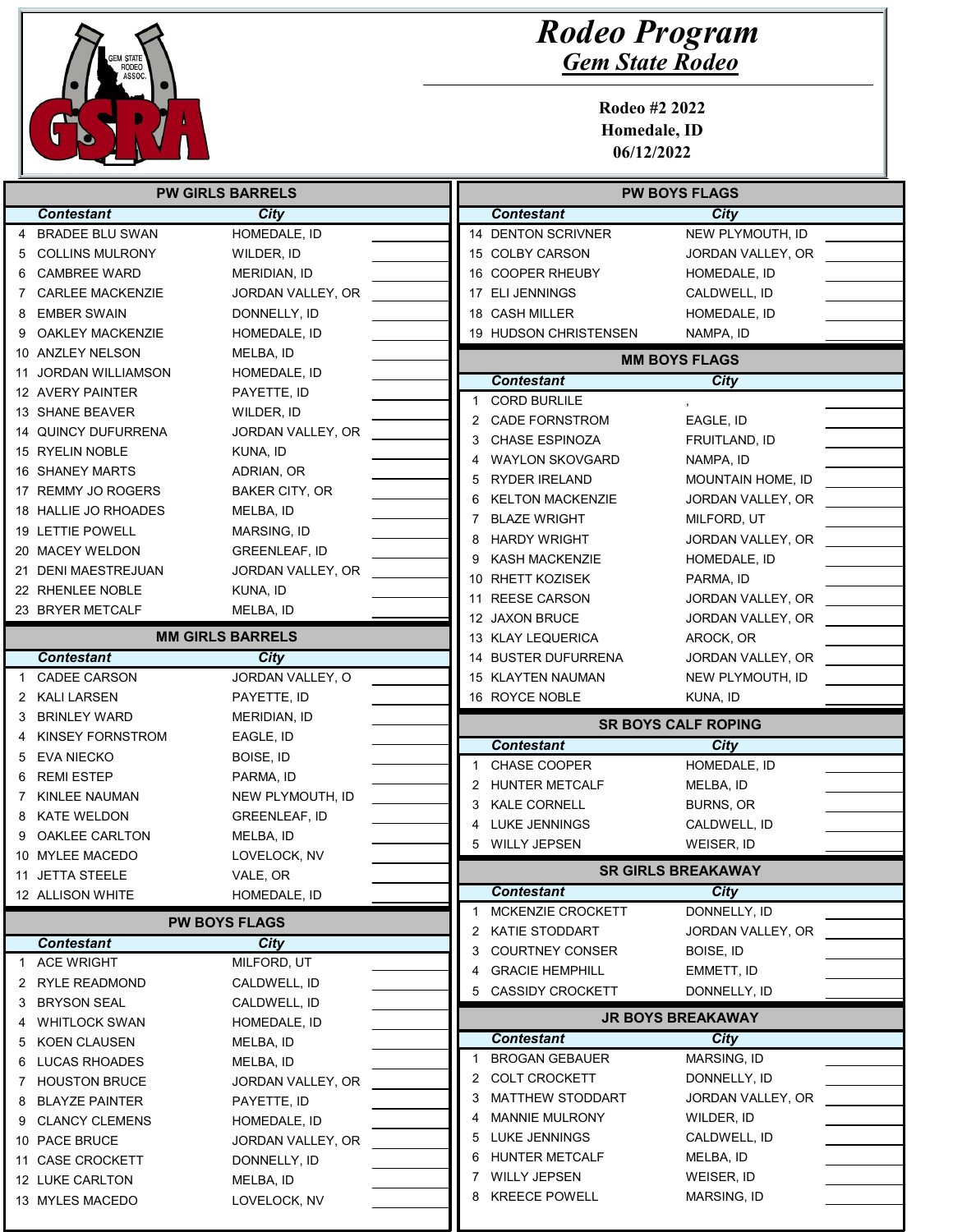

| <b>JR BOYS BREAKAWAY</b> |                          |                           | <b>PW GIRLS BREAKAWAY</b> |                                              |                              |  |
|--------------------------|--------------------------|---------------------------|---------------------------|----------------------------------------------|------------------------------|--|
|                          | <b>Contestant</b>        | City                      |                           | <b>Contestant</b>                            | <b>City</b>                  |  |
| 9                        | PORTER SWAN              | HOMEDALE, ID              |                           | 11 OAKLEY MACKENZIE                          | HOMEDALE, ID                 |  |
|                          | 10 TY COBB               | WEISER, ID                |                           | 12 EMBER SWAIN                               | DONNELLY, ID                 |  |
|                          | 11 ROZIN MASON           | WEISER, ID                |                           | 13 EMMA JO SCRIVNER                          | NEW PLYMOUTH, ID             |  |
|                          | 12 STETSON MACKENZIE     | JORDAN VALLEY, OR         |                           | 14 REMMY JO ROGERS                           | <b>BAKER CITY, OR</b>        |  |
|                          |                          | <b>JR GIRLS BREAKAWAY</b> |                           |                                              | <b>SR STEER WRESTLING</b>    |  |
|                          | <b>Contestant</b>        | City                      |                           | <b>Contestant</b>                            | City                         |  |
|                          | <b>CLARA SEIDERS</b>     | ADRIAN, OR                |                           | 1 TREVOR RHOADES                             | MELBA, ID                    |  |
|                          | 2 KALE DUERR             | PAYETTE, ID               |                           |                                              | <b>PW BOYS STEER DAUBE</b>   |  |
|                          | <b>JOSIE JET WARRICK</b> | EMMETT, ID                |                           | <b>Contestant</b>                            | <b>City</b>                  |  |
|                          | <b>ABILENE JOSLIN</b>    | CALDWELL, ID              |                           | <b>LUCAS RHOADES</b>                         | MELBA, ID                    |  |
| 5                        | <b>SHILOH TIPTON</b>     | MIDDLETON, ID             |                           | <b>CASH MILLER</b><br>2                      | HOMEDALE, ID                 |  |
| 6                        | PRESLEY SEAL             | CALDWELL, ID              |                           | <b>BRYSON SEAL</b><br>3                      | CALDWELL, ID                 |  |
|                          | <b>MESA MACKENZIE</b>    | JORDAN VALLEY, OR         |                           | <b>ACE WRIGHT</b><br>4                       | MILFORD, UT                  |  |
| 8                        | <b>WHITLEE BURCH</b>     | CALDWELL, ID              |                           | 5<br><b>WHITLOCK SWAN</b>                    | HOMEDALE, ID                 |  |
| 9                        | JALEE MAESTREJUAN        | JORDAN VALLEY, OR         |                           | 6<br><b>BLAYZE PAINTER</b>                   | PAYETTE, ID                  |  |
|                          | 10 CASSIDY BURLILE       |                           |                           | <b>ELI JENNINGS</b><br>7                     | CALDWELL, ID                 |  |
|                          |                          | <b>PW BOYS BREAKAWAY</b>  |                           | <b>PACE BRUCE</b><br>8                       | JORDAN VALLEY, OR            |  |
|                          | <b>Contestant</b>        | <b>City</b>               |                           | <b>RYLE READMOND</b><br>9                    | CALDWELL, ID                 |  |
|                          | <b>COOPER RHEUBY</b>     | HOMEDALE, ID              |                           | 10 MYLES MACEDO                              | LOVELOCK, NV                 |  |
| 2                        | <b>REESE CARSON</b>      | JORDAN VALLEY, OR         |                           | 11 LUKE CARLTON                              | MELBA, ID                    |  |
| 3                        | <b>RYLE READMOND</b>     | CALDWELL, ID              |                           | 12 CLANCY CLEMENS                            | HOMEDALE, ID                 |  |
| 4                        | <b>COLBY CARSON</b>      | JORDAN VALLEY, OR         |                           | 13 COOPER RHEUBY                             | HOMEDALE, ID                 |  |
| 5                        | <b>BRYSON SEAL</b>       | CALDWELL, ID              |                           | 14 HOUSTON BRUCE                             | JORDAN VALLEY, OR            |  |
| 6                        | <b>HOUSTON BRUCE</b>     | JORDAN VALLEY, OR         |                           | 15 COLBY CARSON                              | JORDAN VALLEY, OR            |  |
|                          | <b>MYLES MACEDO</b>      | LOVELOCK, NV              |                           | 16 HUDSON CHRISTENSEN                        | NAMPA, ID                    |  |
| 8                        | <b>ELI JENNINGS</b>      | CALDWELL, ID              |                           | 17 CASE CROCKETT                             | DONNELLY, ID                 |  |
| 9                        | <b>RYDER IRELAND</b>     | MOUNTAIN HOME, ID         |                           | 18 DENTON SCRIVNER                           | NEW PLYMOUTH, ID             |  |
|                          | 10 CLANCY CLEMENS        | HOMEDALE, ID              |                           |                                              |                              |  |
|                          | 11 BLAYZE PAINTER        | PAYETTE, ID               |                           |                                              | <b>SR CHUTE DOGGING</b>      |  |
|                          | 12 CASH MILLER           | HOMEDALE, ID              |                           | <b>Contestant</b>                            | <b>City</b>                  |  |
|                          | 13 ACE WRIGHT            | MILFORD, UT               |                           | <b>COOPER LONGHURST</b><br>1                 | KUNA, ID                     |  |
|                          | 14 WHITLOCK SWAN         | HOMEDALE, ID              |                           | 2 TREVOR RHOADES                             | MELBA, ID                    |  |
|                          | 15 PACE BRUCE            | JORDAN VALLEY, OR         |                           | 3<br>MAX CONSER                              | BOISE, ID                    |  |
|                          | 16 DENTON SCRIVNER       | NEW PLYMOUTH, ID          |                           | <b>BENZION TIPTON</b><br>4                   | MIDDLETON, ID                |  |
|                          | 17 LUKE CARLTON          | MELBA, ID                 |                           | KALE CORNELL<br>5                            | BURNS, OR                    |  |
|                          | 18 CASE CROCKETT         | DONNELLY, ID              |                           | <b>CALEB GRIGGS</b><br>6                     | EMMETT, ID                   |  |
|                          |                          | <b>PW GIRLS BREAKAWAY</b> |                           | <b>SR TEAM ROPING</b>                        |                              |  |
|                          | <b>Contestant</b>        | City                      |                           | <b>Contestant</b><br><b>CASSIDY CROCKETT</b> | <b>City</b>                  |  |
|                          | <b>DENI MAESTREJUAN</b>  | JORDAN VALLEY, OR         |                           | MCKENZIE CROCKETT                            | DONNELLY, ID<br>DONNELLY, ID |  |
| 2                        | MACEY WELDON             | <b>GREENLEAF, ID</b>      |                           | 2 SETH ROBINSON                              | BOISE, ID                    |  |
|                          | 3 AVERY PAINTER          | PAYETTE, ID               |                           | <b>TREVOR RHOADES</b>                        | MELBA, ID                    |  |
| 4                        | <b>JAYNE YOUTSEY</b>     |                           |                           | 3 KALE CORNELL                               | <b>BURNS, OR</b>             |  |
| 5                        | <b>SHANEY MARTS</b>      | ADRIAN, OR                |                           | <b>BENZION TIPTON</b>                        | MIDDLETON, ID                |  |
| 6                        | <b>BRADEE BLU SWAN</b>   | HOMEDALE, ID              |                           | 4 SETH ROBINSON                              | BOISE, ID                    |  |
| 7                        | <b>CARLEE MACKENZIE</b>  | JORDAN VALLEY, OR         |                           | <b>COURTNEY CONSER</b>                       | BOISE, ID                    |  |
| 8                        | <b>COLLINS MULRONY</b>   | WILDER, ID                |                           | 5 CASSIDY CROCKETT                           | DONNELLY, ID                 |  |
| 9                        | <b>BRYER METCALF</b>     | MELBA, ID                 |                           | <b>TREVOR RHOADES</b>                        | MELBA, ID                    |  |
|                          | 10 QUINCY DUFURRENA      | JORDAN VALLEY, OR         |                           | 6 KALE CORNELL<br>MCKENZIE CROCKETT          | BURNS, OR<br>DONNELLY, ID    |  |
|                          |                          |                           |                           |                                              |                              |  |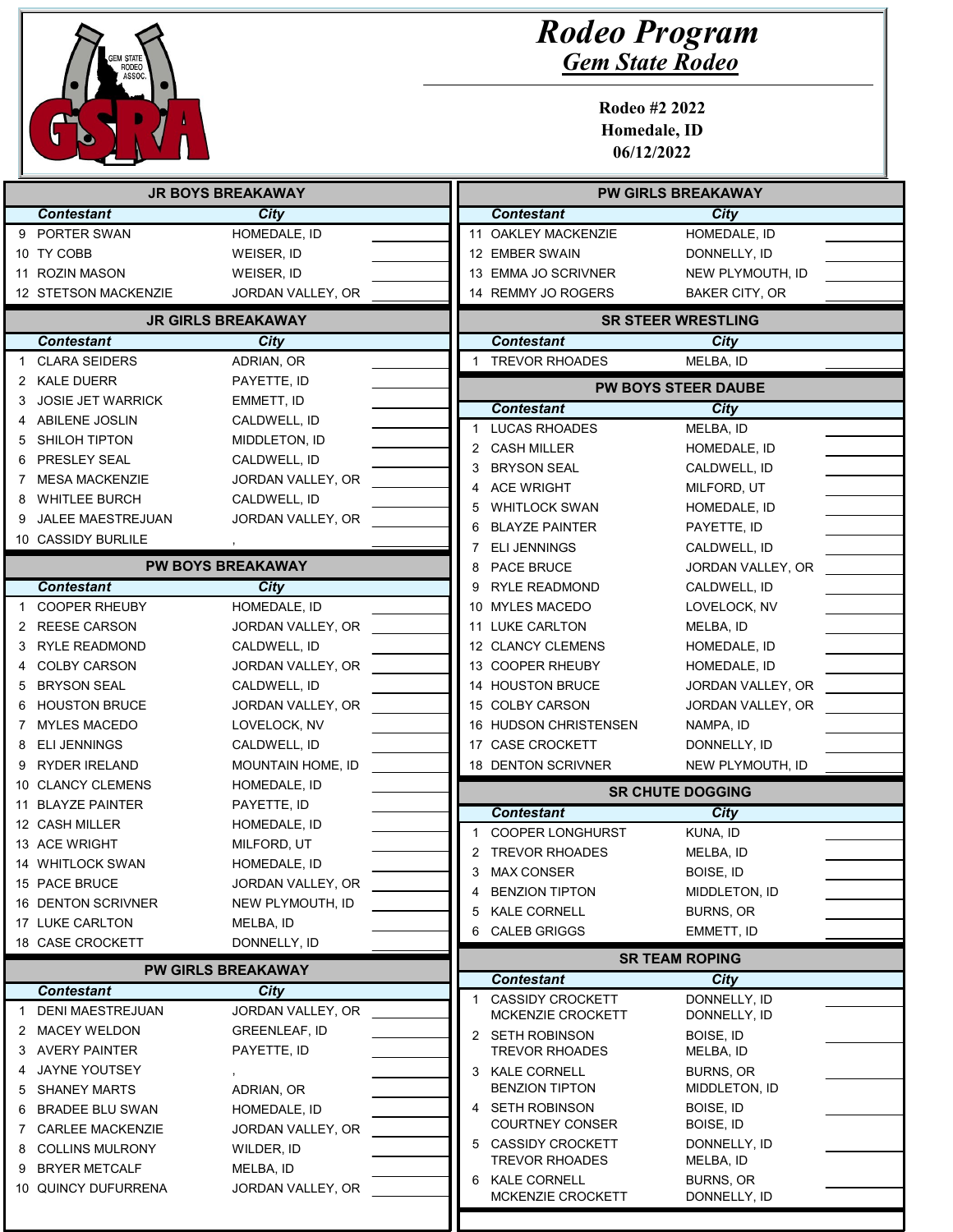

|                                    | <b>JR TEAM ROPING</b>                        |                                      |  | <b>JR GIRLS GOATS</b>                  |                            |  |
|------------------------------------|----------------------------------------------|--------------------------------------|--|----------------------------------------|----------------------------|--|
| <b>Contestant</b><br>City          |                                              |                                      |  | <b>Contestant</b>                      | City                       |  |
|                                    | <b>COLBY CARSON</b>                          | JORDAN VALLEY, OR                    |  | 2 JOSIE JET WARRICK                    | EMMETT, ID                 |  |
|                                    | <b>HOUSTON BRUCE</b>                         | JORDAN VALLEY, OR                    |  | SHILOH TIPTON<br>3                     | MIDDLETON, ID              |  |
|                                    | 2 MESA MACKENZIE                             | JORDAN VALLEY, OR                    |  | <b>CASSIDY BURLILE</b><br>4            |                            |  |
|                                    | <b>ACE WRIGHT</b>                            | MILFORD, UT                          |  | <b>SCOTTIE BEAVER</b><br>5             | WILDER, ID                 |  |
|                                    | 3 PRESLEY SEAL                               | CALDWELL, ID                         |  | <b>WHITLEE BURCH</b><br>6              | CALDWELL, ID               |  |
|                                    | <b>JALEE MAESTREJUAN</b>                     | JORDAN VALLEY, OR                    |  | <b>ABILENE JOSLIN</b><br>7             | CALDWELL, ID               |  |
|                                    | 4 PACE BRUCE                                 | JORDAN VALLEY, OR                    |  | <b>CLARA SEIDERS</b><br>8              | ADRIAN, OR                 |  |
|                                    | <b>HOUSTON BRUCE</b>                         | JORDAN VALLEY, OR                    |  | 9<br><b>MESA MACKENZIE</b>             | JORDAN VALLEY, OR          |  |
|                                    | 5 ABILENE JOSLIN<br><b>LUKE JENNINGS</b>     | CALDWELL, ID<br>CALDWELL, ID         |  | 10 BAILEY ROBINSON                     | CALDWELL, ID               |  |
|                                    | 6 PRESLEY SEAL<br><b>BRYSON SEAL</b>         | CALDWELL, ID<br>CALDWELL, ID         |  |                                        | <b>PW GIRLS GOATS</b>      |  |
|                                    | 7 PORTER SWAN                                | HOMEDALE, ID                         |  | <b>Contestant</b>                      | City                       |  |
|                                    | TY COBB                                      | WEISER, ID                           |  | <b>COLLINS MULRONY</b>                 | WILDER, ID                 |  |
|                                    | 8 COLBY CARSON                               | JORDAN VALLEY, OR                    |  | <b>RYELIN NOBLE</b><br>2               | KUNA, ID                   |  |
|                                    | <b>KREECE POWELL</b>                         | MARSING, ID                          |  | <b>MACEY WELDON</b><br>3               | GREENLEAF, ID              |  |
| 9                                  | <b>HUNTER METCALF</b>                        | MELBA, ID                            |  | <b>QUINCY DUFURRENA</b>                | JORDAN VALLEY, OR          |  |
|                                    | <b>SHILOH TIPTON</b>                         | MIDDLETON, ID                        |  | <b>RHENLEE NOBLE</b><br>5              | KUNA, ID                   |  |
|                                    | 10 BROGAN GEBAUER                            | MARSING, ID                          |  | <b>CARLEE MACKENZIE</b><br>6           | JORDAN VALLEY, OR          |  |
|                                    | <b>LUKE JENNINGS</b>                         | CALDWELL, ID                         |  | <b>EMMA JO SCRIVNER</b><br>7           | NEW PLYMOUTH, ID           |  |
|                                    | 11 PORTER SWAN<br><b>ROZIN MASON</b>         | HOMEDALE, ID<br>WEISER, ID           |  | <b>REMMY JO ROGERS</b><br>8            | <b>BAKER CITY, OR</b>      |  |
|                                    | 12 STETSON MACKENZIE                         | JORDAN VALLEY, OR                    |  | 9<br><b>JORDAN WILLIAMSON</b>          | HOMEDALE, ID               |  |
|                                    | <b>WILLY JEPSEN</b>                          | WEISER, ID                           |  | <b>BRYER METCALF</b><br>10             | MELBA, ID                  |  |
|                                    | 13 CASSIDY BURLILE                           | NEW PLYMOUTH, ID                     |  | 11 ANZLEY NELSON                       | MELBA, ID                  |  |
|                                    | <b>COLT CROCKETT</b>                         | DONNELLY, ID                         |  | 12 EMBER SWAIN                         | DONNELLY, ID               |  |
|                                    | 14 HUNTER METCALF                            | MELBA, ID                            |  | 13 SHANE BEAVER                        | WILDER, ID                 |  |
|                                    | <b>JALEE MAESTREJUAN</b>                     | JORDAN VALLEY, OR                    |  | 14 BRADEE BLU SWAN                     | HOMEDALE, ID               |  |
|                                    | 15 ROZIN MASON                               | WEISER, ID                           |  | 15 MARKIE MCLEOD-LEE                   | MARSING, ID                |  |
|                                    | <b>COLT CROCKETT</b>                         | DONNELLY, ID                         |  | 16 AVERY PAINTER                       | PAYETTE, ID                |  |
|                                    | 16 CASSIDY BURLILE<br><b>HAYDEN CORNELL</b>  | NEW PLYMOUTH, ID<br><b>BURNS, OR</b> |  | 17 SHANEY MARTS<br>18 OAKLEY MACKENZIE | ADRIAN, OR<br>HOMEDALE, ID |  |
|                                    | 17 MESA MACKENZIE                            | JORDAN VALLEY, OR                    |  | 19 JAYNE YOUTSEY                       |                            |  |
|                                    | <b>KELTON MACKENZIE</b>                      | JORDAN VALLEY, OR                    |  | 20 ALLISON WHITE                       | HOMEDALE, ID               |  |
|                                    | 18 BROGAN GEBAUER                            | MARSING, ID                          |  | 21 CAMBREE WARD                        | MERIDIAN, ID               |  |
|                                    | TY COBB                                      | WEISER, ID                           |  | 22 HALLIE JO RHOADES                   | MELBA, ID                  |  |
|                                    | 19 STETSON MACKENZIE<br><b>KREECE POWELL</b> | JORDAN VALLEY, OR<br>MARSING, ID     |  | 23 LETTIE POWELL                       | MARSING, ID                |  |
|                                    | 20 PACE BRUCE                                | JORDAN VALLEY, OR                    |  | <b>MM GIRLS GOATS</b>                  |                            |  |
|                                    | WILLY JEPSEN                                 | WEISER, ID                           |  | <b>Contestant</b>                      | City                       |  |
|                                    | 21 ABILENE JOSLIN                            | CALDWELL, ID                         |  | KINLEE NAUMAN                          | NEW PLYMOUTH, ID           |  |
|                                    | <b>RYDER IRELAND</b>                         | MOUNTAIN HOME, ID                    |  | BRINLEY WARD<br>2                      | MERIDIAN, ID               |  |
|                                    | <b>SR GIRLS GOATS</b>                        |                                      |  | <b>KINSEY FORNSTROM</b><br>3           | EAGLE, ID                  |  |
|                                    | <b>Contestant</b>                            | <b>City</b>                          |  | <b>OAKLEE CARLTON</b>                  | MELBA, ID                  |  |
|                                    | <b>CASSIDY CROCKETT</b>                      | DONNELLY, ID                         |  | EVA NIECKO<br>5                        | BOISE, ID                  |  |
|                                    | 2 MCKENZIE CROCKETT                          | DONNELLY, ID                         |  | KATE WELDON<br>6                       | <b>GREENLEAF, ID</b>       |  |
| 3                                  | SHANNA ROBINSON                              | CALDWELL, ID                         |  | 7 REMI ESTEP                           | PARMA, ID                  |  |
| 4                                  | <b>ELLIE MILLER</b>                          | HOMEDALE, ID                         |  | 8 ALLISON WHITE                        | HOMEDALE, ID               |  |
|                                    | 5 PAYTON SIEBKE                              | kuna, Id                             |  | 9 JETTA STEELE                         | VALE, OR                   |  |
|                                    |                                              | <b>JR GIRLS GOATS</b>                |  | 10 MYLEE MACEDO                        | LOVELOCK, NV               |  |
|                                    | <b>Contestant</b>                            | <b>City</b>                          |  | 11 CADEE CARSON                        | JORDAN VALLEY, O           |  |
| PRESLEY SEAL<br>CALDWELL, ID<br>1. |                                              |                                      |  |                                        | <b>JR BOYS GOATS</b>       |  |
|                                    |                                              |                                      |  | <b>Contestant</b>                      | <b>City</b>                |  |
|                                    |                                              |                                      |  |                                        |                            |  |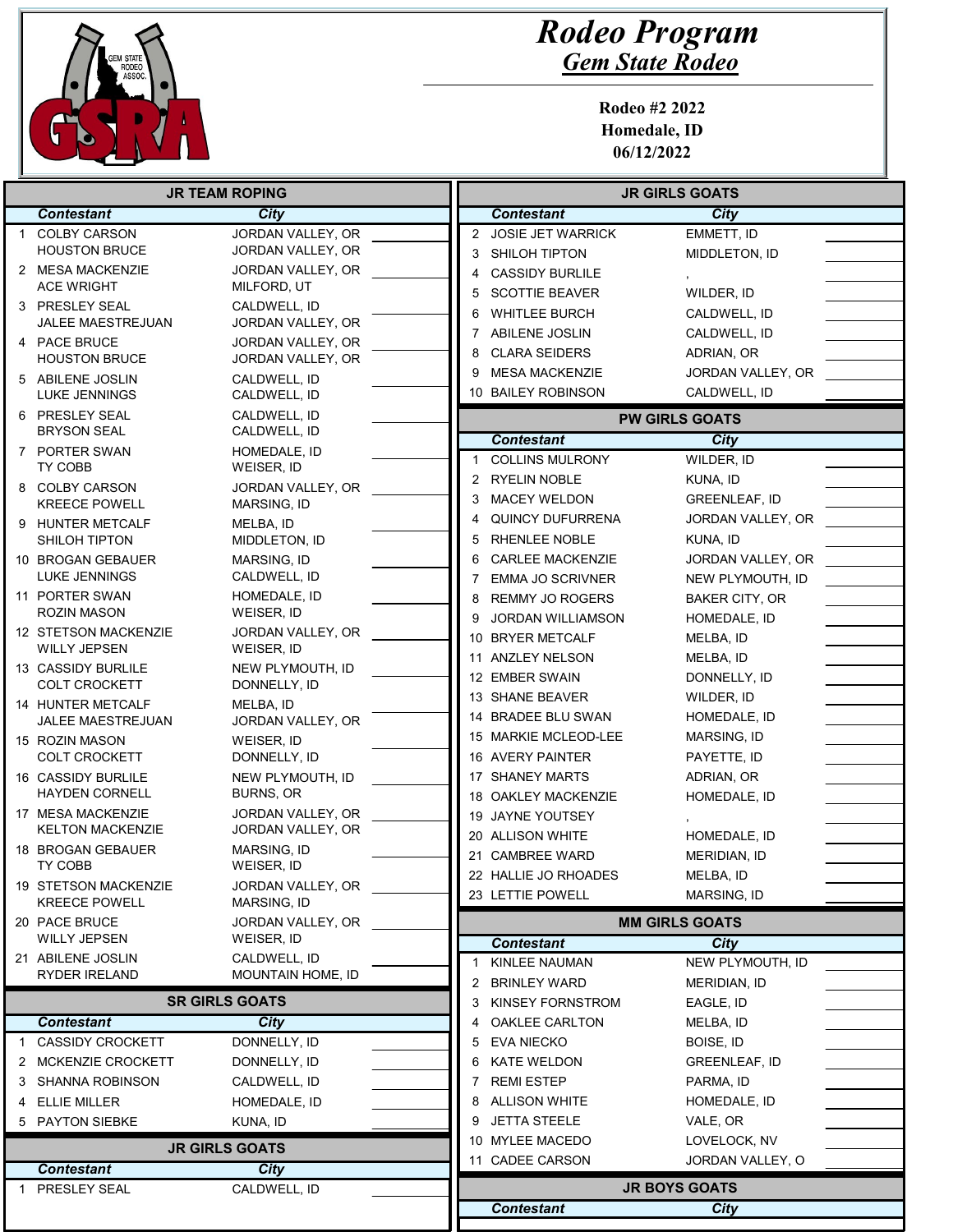

| <b>JR BOYS GOATS</b> |                           |                      | <b>MM BOYS GOATS</b> |                         |                          |  |
|----------------------|---------------------------|----------------------|----------------------|-------------------------|--------------------------|--|
|                      | <b>Contestant</b>         | City                 |                      | <b>Contestant</b>       | City                     |  |
|                      | <b>ROZIN MASON</b>        | WEISER, ID           |                      | 13 RHETT KOZISEK        | PARMA, ID                |  |
|                      | 2 LUKE JENNINGS           | CALDWELL, ID         |                      | 14 JAXON BRUCE          | JORDAN VALLEY, OR        |  |
|                      | 3 TY COBB                 | WEISER, ID           |                      | 15 BLAZE WRIGHT         | MILFORD, UT              |  |
|                      | <b>MATTHEW STODDART</b>   | JORDAN VALLEY, OR    |                      | 16 WAYLON SKOVGARD      | NAMPA, ID                |  |
| 5                    | <b>KREECE POWELL</b>      | MARSING, ID          |                      | 17 HARDY WRIGHT         | JORDAN VALLEY, OR        |  |
| 6                    | <b>MANNIE MULRONY</b>     | WILDER, ID           |                      | 18 REESE CARSON         | JORDAN VALLEY, OR        |  |
| 7                    | <b>WILLY JEPSEN</b>       | WEISER, ID           |                      |                         | <b>MM GIRLS FIGURE 8</b> |  |
| 8                    | <b>KARSON JANSSEN</b>     | WEISER, ID           |                      | <b>Contestant</b>       | City                     |  |
| 9                    | <b>PORTER SWAN</b>        | HOMEDALE, ID         | 1                    | <b>REMI ESTEP</b>       | PARMA, ID                |  |
|                      | 10 STETSON MACKENZIE      | JORDAN VALLEY, OR    | 2                    | <b>CADEE CARSON</b>     | JORDAN VALLEY, O         |  |
|                      | 11 HUNTER METCALF         | MELBA, ID            | 3                    | <b>KALI LARSEN</b>      | PAYETTE, ID              |  |
|                      | 12 COLT CROCKETT          | DONNELLY, ID         | 4                    | <b>MYLEE MACEDO</b>     | LOVELOCK, NV             |  |
|                      |                           | <b>PW BOYS GOATS</b> | 5                    | <b>BRINLEY WARD</b>     | MERIDIAN, ID             |  |
|                      | <b>Contestant</b>         | <b>City</b>          | 6                    | <b>KATE WELDON</b>      | <b>GREENLEAF, ID</b>     |  |
| 1                    | <b>ELI JENNINGS</b>       | CALDWELL, ID         | 7                    | <b>OAKLEE CARLTON</b>   | MELBA, ID                |  |
|                      | 2 DENTON SCRIVNER         | NEW PLYMOUTH, ID     | 8                    | KINLEE NAUMAN           | NEW PLYMOUTH, ID         |  |
| 3                    | LUKE CARLTON              | MELBA, ID            | 9                    | <b>ALLISON WHITE</b>    | HOMEDALE, ID             |  |
| 4                    | <b>COLBY CARSON</b>       | JORDAN VALLEY, OR    |                      | 10 JETTA STEELE         | VALE, OR                 |  |
| 5                    | <b>CLANCY CLEMENS</b>     | HOMEDALE, ID         |                      | 11 KINSEY FORNSTROM     | EAGLE, ID                |  |
| 6                    | <b>HUDSON CHRISTENSEN</b> | NAMPA, ID            |                      | 12 EVA NIECKO           | BOISE, ID                |  |
| 7                    | <b>KOEN CLAUSEN</b>       | MELBA, ID            |                      |                         | <b>MM BOYS FIGURE 8</b>  |  |
| 8                    | <b>BLAYZE PAINTER</b>     | PAYETTE, ID          |                      | <b>Contestant</b>       |                          |  |
| 9                    | <b>MYLES MACEDO</b>       | LOVELOCK, NV         |                      |                         | City                     |  |
|                      | 10 WHITLOCK SWAN          | HOMEDALE, ID         |                      | <b>CORD BURLILE</b>     |                          |  |
|                      | 11 PACE BRUCE             | JORDAN VALLEY, OR    | 2                    | <b>RHETT KOZISEK</b>    | PARMA, ID                |  |
|                      | 12 ACE WRIGHT             | MILFORD, UT          | 3                    | <b>KLAYTEN NAUMAN</b>   | NEW PLYMOUTH, ID         |  |
|                      | 13 COOPER RHEUBY          | HOMEDALE, ID         | 4                    | <b>WAYLON SKOVGARD</b>  | NAMPA, ID                |  |
|                      | 14 LUCAS RHOADES          | MELBA, ID            | 5                    | <b>CADE FORNSTROM</b>   | EAGLE, ID                |  |
|                      | 15 CASE CROCKETT          | DONNELLY, ID         | 6                    | <b>KELTON MACKENZIE</b> | JORDAN VALLEY, OR        |  |
|                      | 16 KLAYTEN NAUMAN         | NEW PLYMOUTH, ID     | 7                    | <b>HARDY WRIGHT</b>     | JORDAN VALLEY, OR        |  |
|                      | 17 RYLE READMOND          | CALDWELL, ID         | 8                    | <b>KASH MACKENZIE</b>   | HOMEDALE, ID             |  |
|                      | 18 BRYSON SEAL            | CALDWELL, ID         | 9                    | <b>REESE CARSON</b>     | JORDAN VALLEY, OR        |  |
|                      | 19 HOUSTON BRUCE          | JORDAN VALLEY, OR    |                      | 10 ROYCE NOBLE          | KUNA, ID                 |  |
|                      | 20 CASH MILLER            | HOMEDALE, ID         |                      | 11 RYDER IRELAND        | MOUNTAIN HOME, ID        |  |
|                      | 21 REESE CARSON           | JORDAN VALLEY, OR    |                      | 12 BUSTER DUFURRENA     | JORDAN VALLEY, OR        |  |
|                      |                           |                      |                      | 13 JAXON BRUCE          | JORDAN VALLEY, OR        |  |
|                      |                           | <b>MM BOYS GOATS</b> |                      | 14 KLAY LEQUERICA       | AROCK, OR                |  |
|                      | <b>Contestant</b>         | City                 |                      | 15 BLAZE WRIGHT         | MILFORD, UT              |  |
|                      | <b>KLAYTEN NAUMAN</b>     | NEW PLYMOUTH, ID     |                      |                         | <b>SR GIRLS POLES</b>    |  |
| 2                    | <b>CORD BURLILE</b>       |                      |                      | <b>Contestant</b>       | <b>City</b>              |  |
| 3                    | <b>SMOKEY SPRAGUE</b>     | MARSING, ID          |                      | MCKENZIE CROCKETT       | DONNELLY, ID             |  |
| 4                    | <b>CHASE ESPINOZA</b>     | FRUITLAND, ID        | 2                    | <b>ELLIE MILLER</b>     | HOMEDALE, ID             |  |
| 5                    | RAYPH NOBLE               | KUNA, ID             | 3                    | <b>CASSIDY CROCKETT</b> | DONNELLY, ID             |  |
| 6                    | <b>BUSTER DUFURRENA</b>   | JORDAN VALLEY, OR    |                      | KATIE STODDART          | JORDAN VALLEY, OR        |  |
| 7                    | <b>CADE FORNSTROM</b>     | EAGLE, ID            | 5                    | AYLSSA NIECKO           | BOISE, ID                |  |
| 8                    | RYDER IRELAND             | MOUNTAIN HOME, ID    | 6                    | <b>SHANNA ROBINSON</b>  | CALDWELL, ID             |  |
| 9                    | <b>KASH MACKENZIE</b>     | HOMEDALE, ID         | 7                    | PAYTON SIEBKE           | KUNA, ID                 |  |
|                      | 10 KLAY LEQUERICA         | AROCK, OR            | 8                    | <b>GRACIE HEMPHILL</b>  |                          |  |
|                      | 11 KELTON MACKENZIE       | JORDAN VALLEY, OR    |                      |                         | EMMETT, ID               |  |
|                      | 12 ROYCE NOBLE            | KUNA, ID             |                      |                         | <b>JR GIRLS POLES</b>    |  |
|                      |                           |                      |                      | <b>Contestant</b>       | City                     |  |